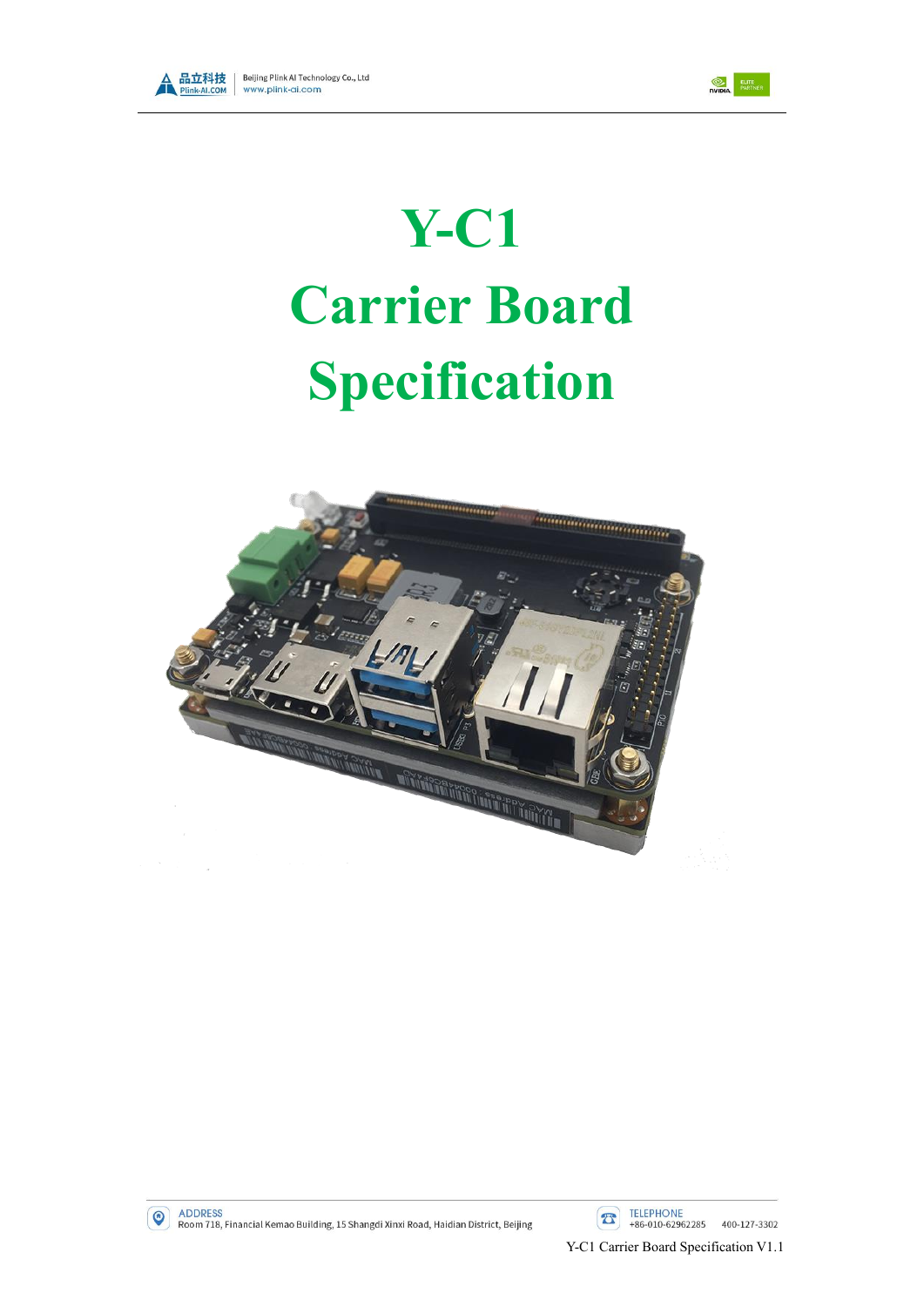



# Document History

| <b>Version</b> | Date                 | <b>Description of Change</b>                                                 |
|----------------|----------------------|------------------------------------------------------------------------------|
| V1.0           | December 21,<br>2019 | <b>Initial Release</b>                                                       |
| V1.1           | February 20,<br>2020 | Added Y-C1 order model description,<br>added LED indicator color description |

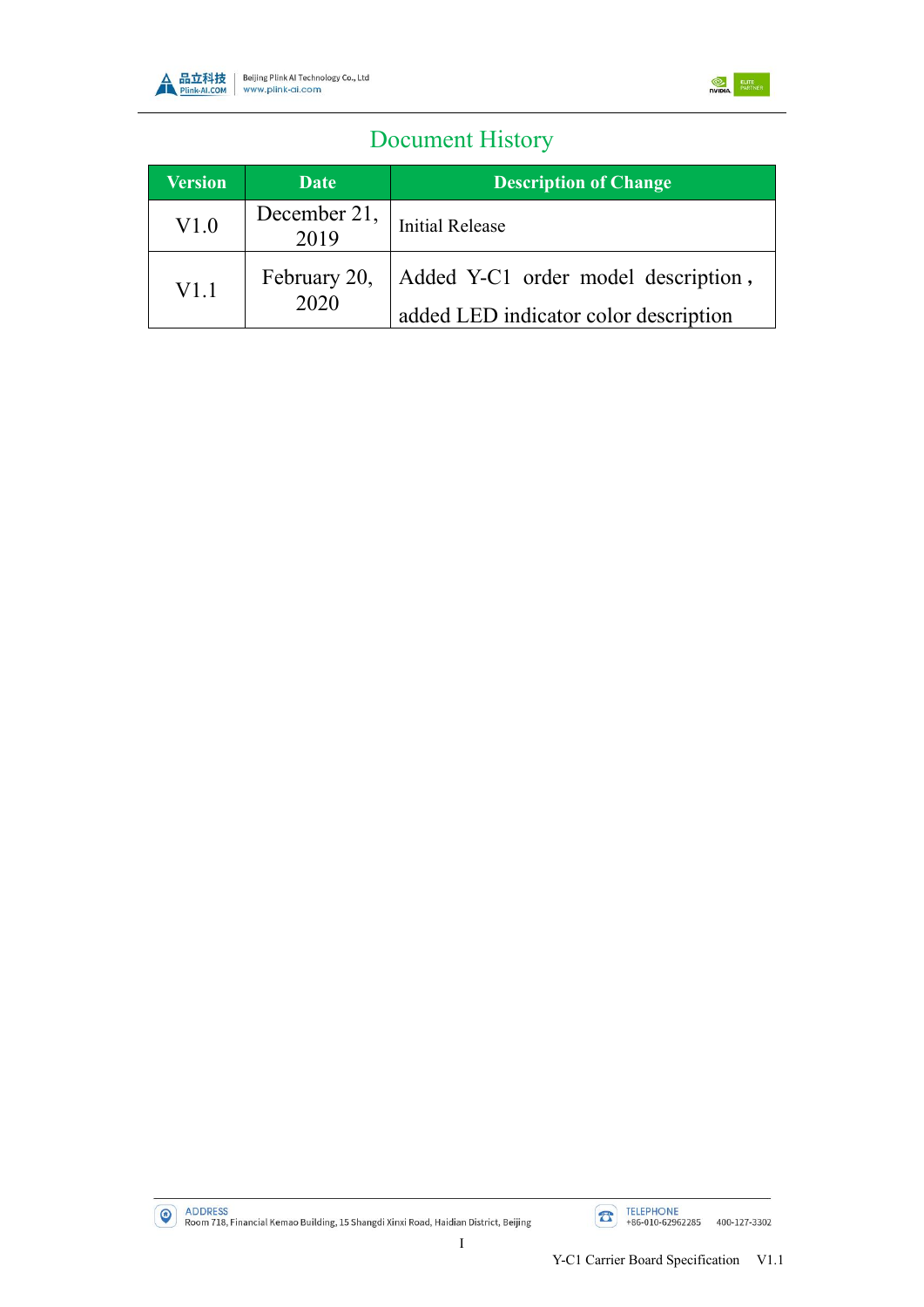





Electronic components and circuits are very sensitive to electrostatic discharge, although the company will do anti-static protection design on the main interface of the board when designing circuit board products, but it is difficult to do anti-static safety protection for all components and circuits. Therefore, it is recommended to follow esd safety precautions when handling any circuit board component. Esd protection measures include but are not limited to the following:

➢ During transportation or storage, place the card in an ESD bag and do not take it out until installation.

 $\triangleright$  Release the static electricity before touching the board. Wear a discharge grounding wrist strap.

- ➢ Operate the circuit board only in electrostatic discharge safety area.
- ➢ Avoid moving circuit boards in carpeted areas.
- $\triangleright$  Avoid direct contact with electronic components on the board by edge contact.

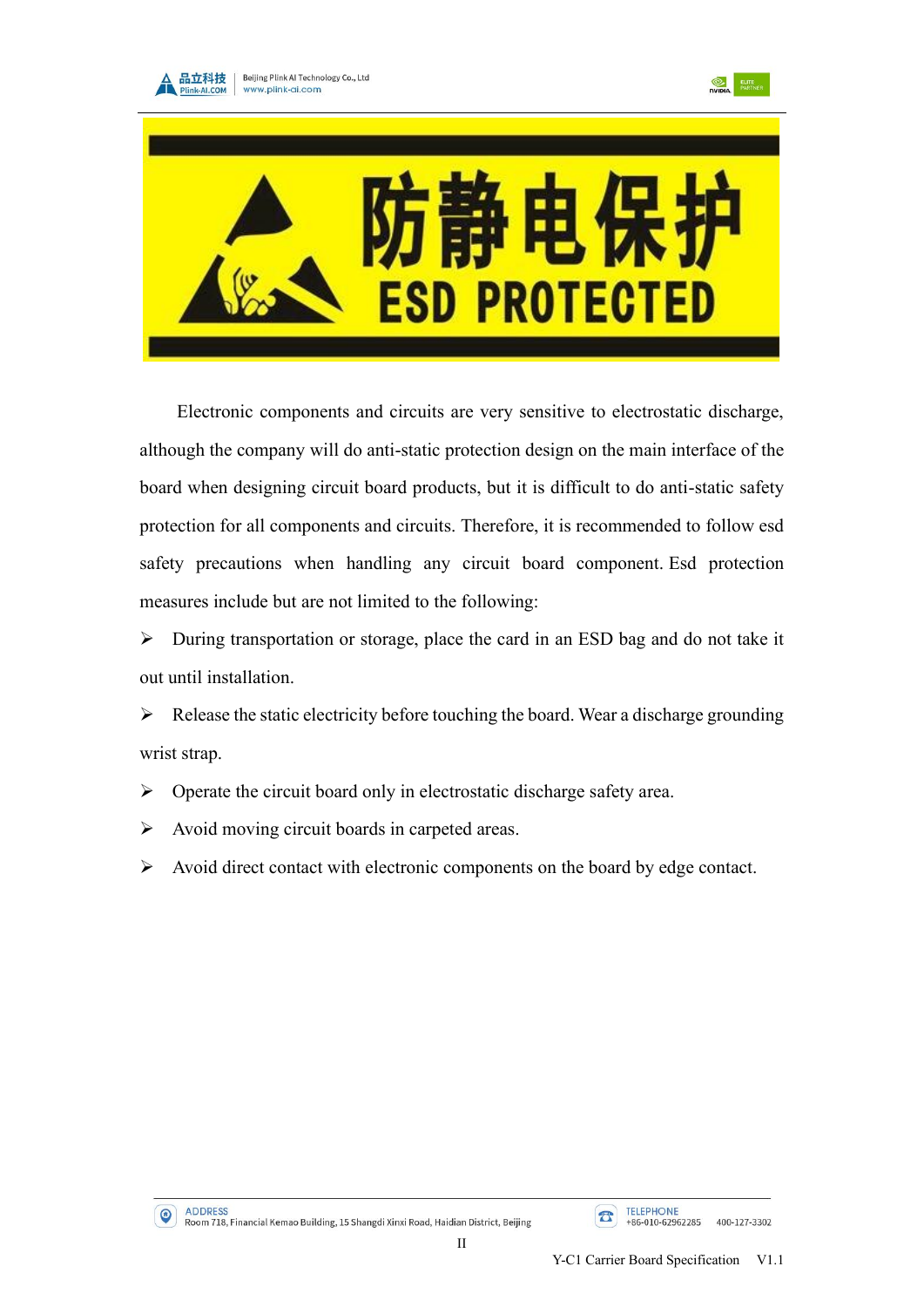



# **Table of Contents**

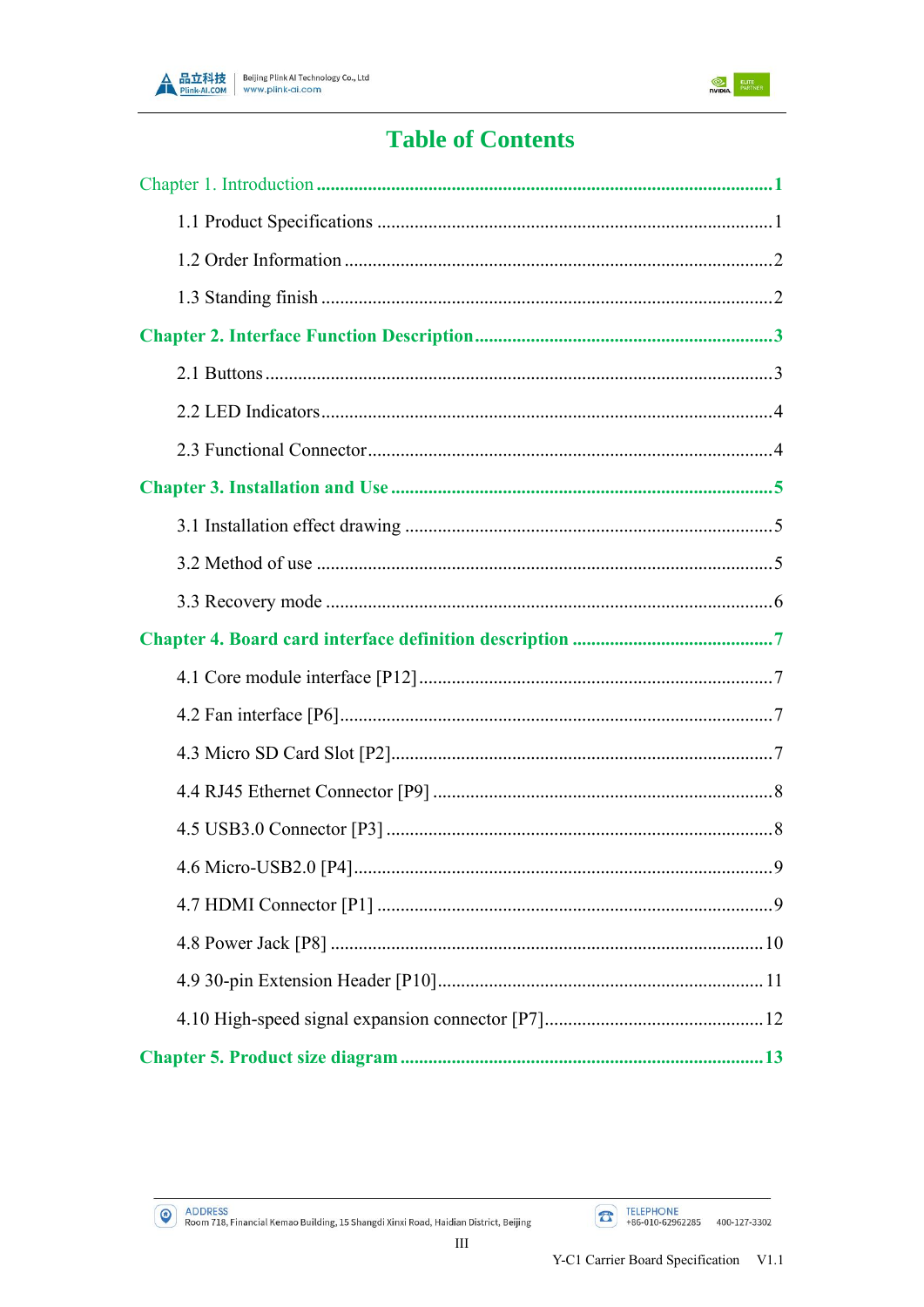



## <span id="page-4-0"></span>**Chapter 1. Introduction**

The Y-C1 is a low-cost, small form factor carrier board for NVIDIA® Jetson<sup>TM</sup> TX1/TX2/TX2-4GB/TX2i series core modules, suitable for compact deployment needs. For industrial deployment applications, the main interface is designed for electrostatic safety protection, and a high-reliability power supply application scheme is adopted. The input power supply has overvoltage and reverse polarity protection functions, and has a wealth of external interfaces. All board devices use wide temperature models.

#### <span id="page-4-1"></span>**1.1 Product Specifications**

- ➢ 2 USB3.0 ports (5Gbps bandwidth per port, 1A output current)
- $\geq$  2 CAN (onboard CAN transceiver)
- ➢ 3 3.3V level common serial ports (UART), 1 3.3V level Debug serial port (UART)
- $\triangleright$  1 Gigabit Ethernet (10/100/1000 BASE-T)
- ➢ Four 3.3V bit programmable GPIOs
- $\triangleright$  1 RTC battery pin header
- $\geq 1$  Type 621 RTC battery holder
- $\triangleright$  1 HDMI 2.0 port (Max 6Gbps, 24bpp, 4096x2160@60Hz)
- $\geq 1$  SD card interface
- $\geq 1$  x 3.3V I2C interface
- $\geq 1$  fan control interface
- ➢ Configurable power-on mode (default is power-on self-start)
- ➢ Onboard encryptor for encryption protection of applications
- ➢ User-accessible on-board tri-color LED indicators within the operating system
- ➢ Board size: 87mm×60mm×16mm
- $\triangleright$  Power requirements: +7V~+19V
- ➢ Working temperature: -40~+85℃
- $\triangleright$  Weight: 51g

#### \*CAN bus interface function is not available when used with Jetson TX1 module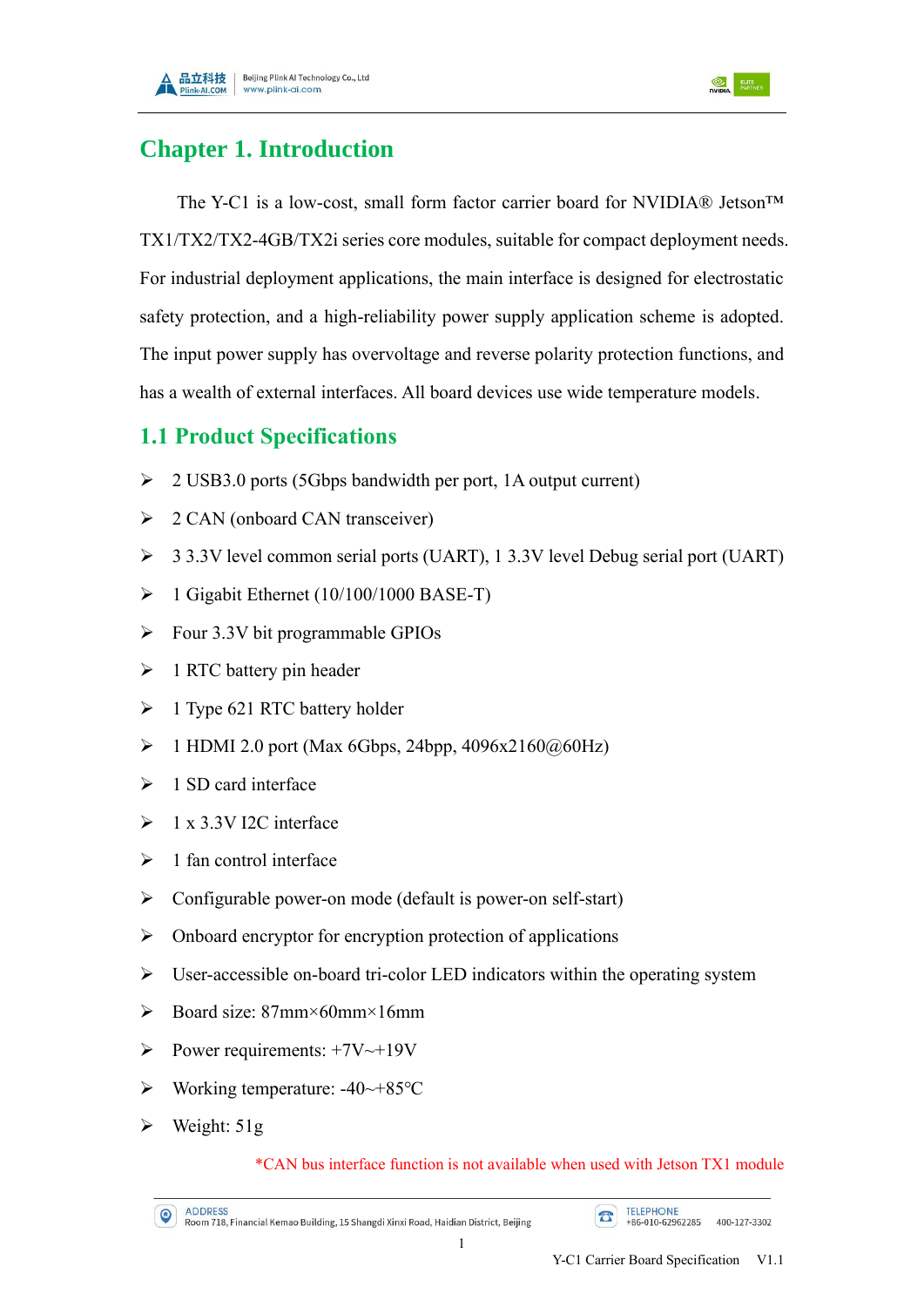



### <span id="page-5-0"></span>**1.2 Order Information**

| Model  | <b>Function</b>                                                                                        |
|--------|--------------------------------------------------------------------------------------------------------|
| $Y-C1$ | NVIDIA Jetson <sup>TM</sup> TX1/TX2/TX2-4GB/TX2i Core modules with<br>compact mounts                   |
| Y-C1-L | Non-soldering multifunctional high speed signal expansion<br>connector (P7) version Y-C1 carrier board |

Taobao Store Address: <https://shop333807435.taobao.com/>

Jingdong Store Address: <https://mall.jd.com/index-11467104.html?from=pc>

Ali International Station Address: <https://plink-ai.en.alibaba.com/>

## <span id="page-5-1"></span>**1.3 Standing finish**

The Y-C6 fitting includes a 2.0mm spacing multifunctional pin connector (J17) outer lead line and a bag of screw packs. The screw package contains a screw pack and a power cord connector (male head) for fixing the load plate.



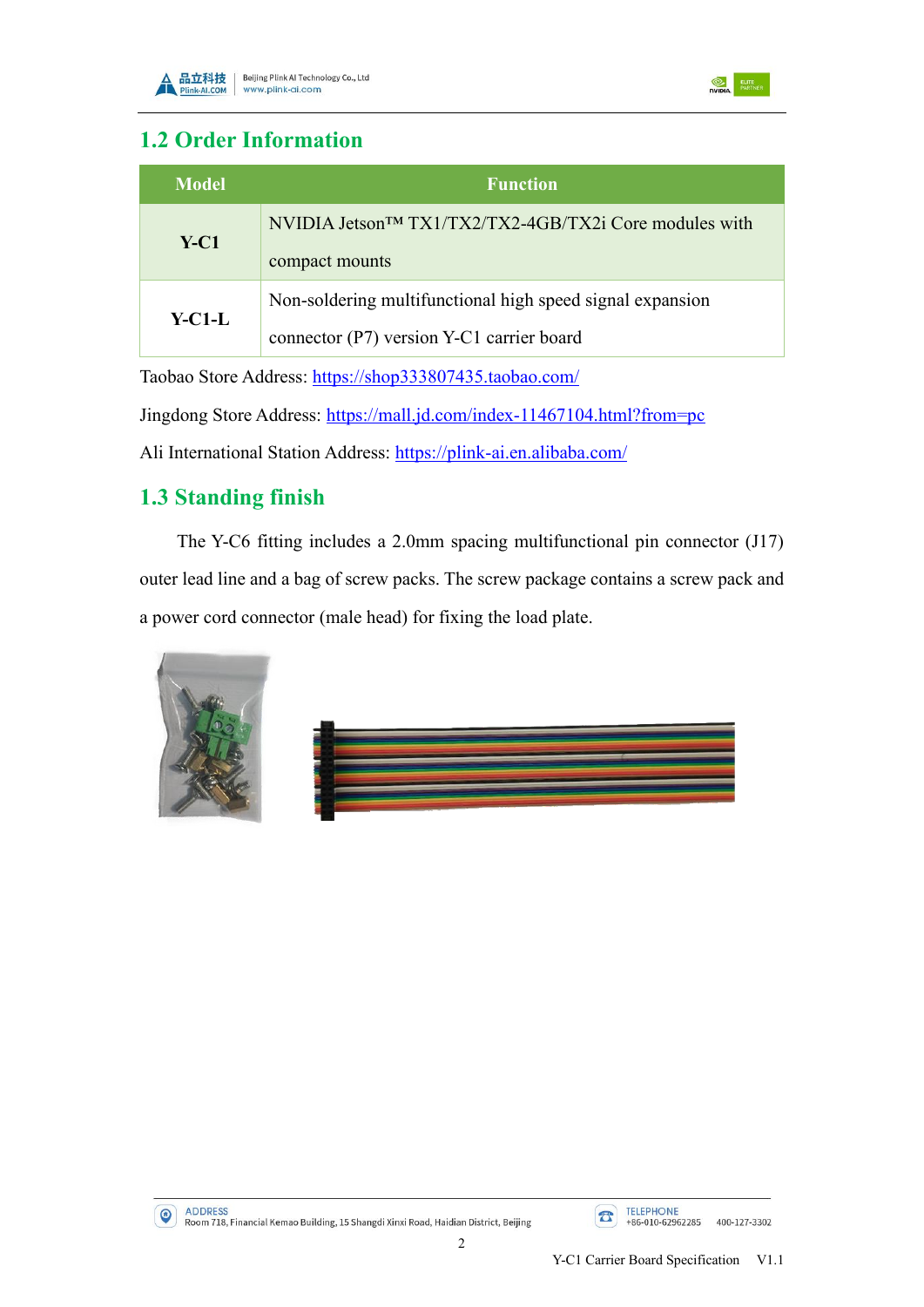



## <span id="page-6-0"></span>**Chapter 2. Interface Function Description**



Y-C1 Front Interface Description

[P2] Micro SD Card Slot 咽 Π E  $000$  $000$ [P12] Jetson Module Connector [P6] FAN Header

Y-C1 Back Interface Description

## <span id="page-6-1"></span>**2.1 Buttons**

 $\odot$ 

| <b>Button</b>  | <b>Description</b> | <b>Usage</b>                                                                                                                                                                         |
|----------------|--------------------|--------------------------------------------------------------------------------------------------------------------------------------------------------------------------------------|
| S <sub>2</sub> | Recovery<br>button | Used to enter Force Recovery Mode. Button is held<br>down while either system is first powered on, or by<br>pressing and releasing reset button while recovery<br>button is pressed. |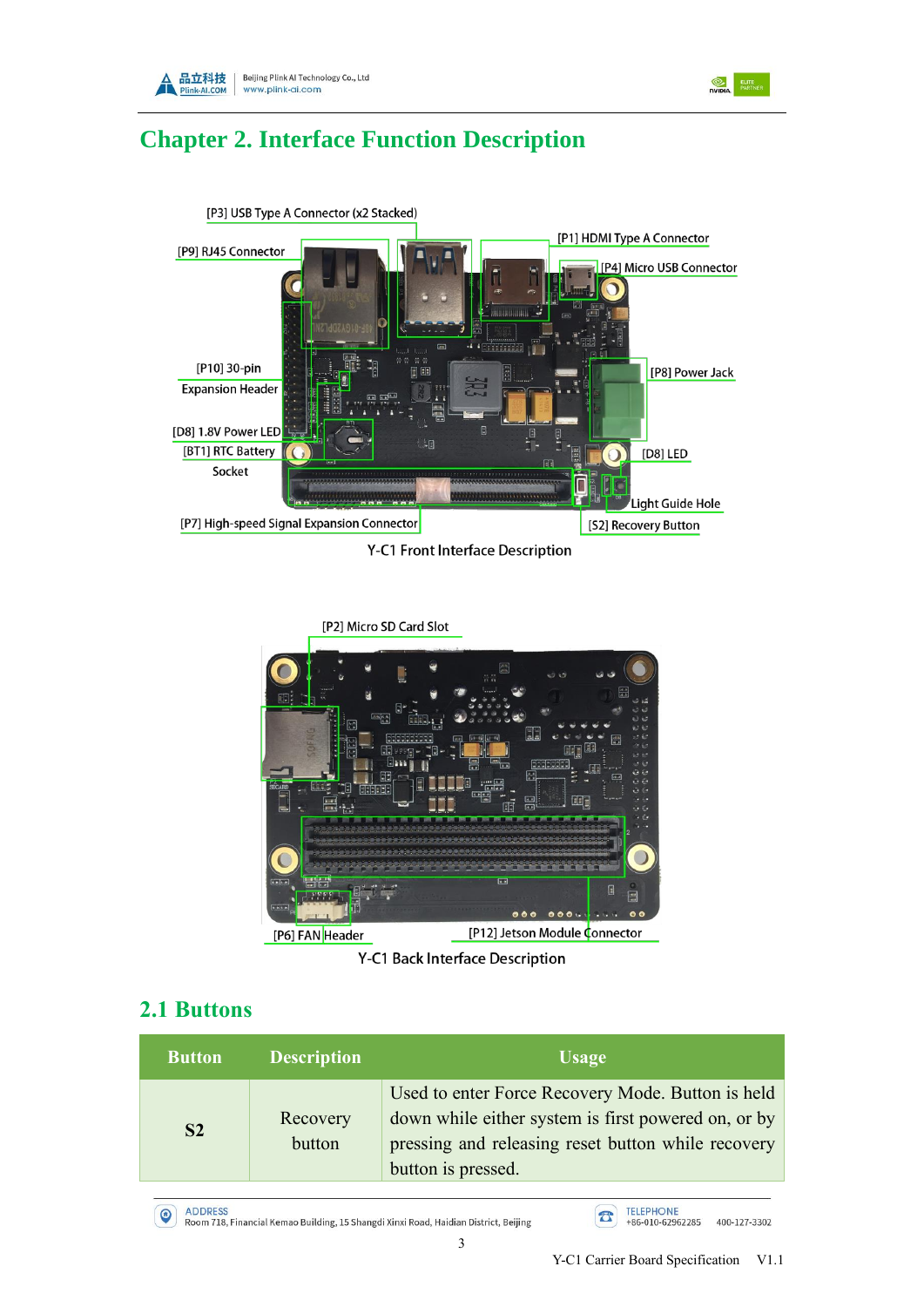



## <span id="page-7-0"></span>**2.2 LED Indicators**

| LED            |                                                    | <b>Description</b>                 |  |  |
|----------------|----------------------------------------------------|------------------------------------|--|--|
| D <sub>9</sub> | 1.8V power status indicator                        |                                    |  |  |
|                | Three-color multifunctional status indicator light |                                    |  |  |
|                | <b>Tri-color lamp status</b>                       | <b>State to explain</b>            |  |  |
|                | The green lights are shining                       | TX2<br>core module<br>works        |  |  |
|                |                                                    | properly                           |  |  |
|                | Green light on                                     | The input voltage is less than the |  |  |
| D <sub>8</sub> |                                                    | system startup voltage             |  |  |
|                | Blue lights flashing                               | Wait for the power button to be    |  |  |
|                |                                                    | pressed to start up                |  |  |
|                | Cyan lights (blue $+$ green) shine                 | Load board working, TX2 core       |  |  |
|                |                                                    | module not working                 |  |  |
|                | Purple lights (blue $+$ red) shine                 | Operating system shutdown          |  |  |
|                | Red lights flashing                                | Entered maintenance mode           |  |  |

## <span id="page-7-1"></span>**2.3 Functional Connector**

| <b>Connector</b> | <b>Description</b>                                                            |
|------------------|-------------------------------------------------------------------------------|
| <b>P1</b>        | <b>HDMI</b> Type A Connector                                                  |
| P <sub>2</sub>   | Micro TF Card Slot                                                            |
| P <sub>3</sub>   | USB 3.0 Type A Connector (x2 Stacked)                                         |
| <b>P4</b>        | Micro USB Connector, supporting Device mode only (including USB)<br>Recovery) |
| <b>P5 J8</b>     | Keep interface                                                                |
| <b>P6</b>        | Fan-Header (4-pin)                                                            |
| P7               | 150Pin multifunctional high-speed signal extension connector                  |
| P <sub>8</sub>   | Power Jack                                                                    |
| <b>P9</b>        | RJ45 Ethernet, RA, Female                                                     |
| <b>P10</b>       | Multi-function pin connector (30pin, 2.0mm pitch)                             |
| <b>P11</b>       | Location hole for LED indicator light guide                                   |
| <b>P12</b>       | High-speed connector for connecting the Jetson series of core modules         |
| <b>BT1</b>       | <b>RTC Battery Socket</b>                                                     |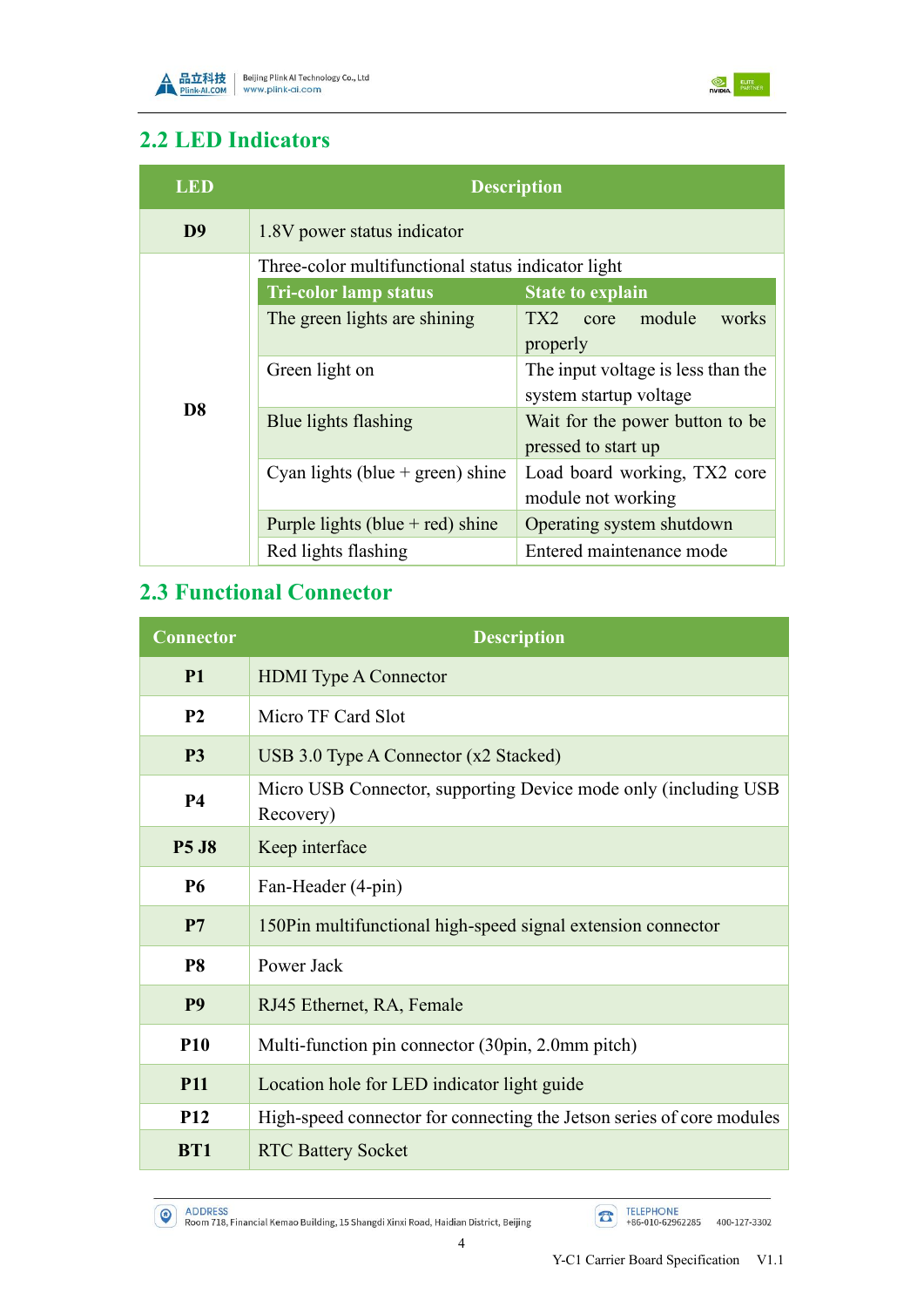





## <span id="page-8-0"></span>**Chapter 3. Installation and Use**

## <span id="page-8-1"></span>**3.1 Installation effect drawing**



#### <span id="page-8-2"></span>**3.2 Method of use**

1) Make sure all external systems are powered off

2) Install the TX1/TX2 core module on the P12 (400 Pin board-to-board connector). During the installation process, please pay attention to the alignment between the connectors, apply even force, and install the fixing screws.

3) Install the necessary external cables. (E.g.: Display cable to HDMI monitor, Power input cable to power the system, USB cable to connect keyboard and mouse…)

4) Connect the power cord to the power supply (see 4.4 Power cord connection steps for details).

5) The default setting of Y-C1 is to automatically power on, turn on the power and the system starts to work.

6) For systems without protective enclosures, after the system is powered on, please avoid moving the entire system, and it is strictly forbidden to directly touch the circuit board and its electronic components with your body.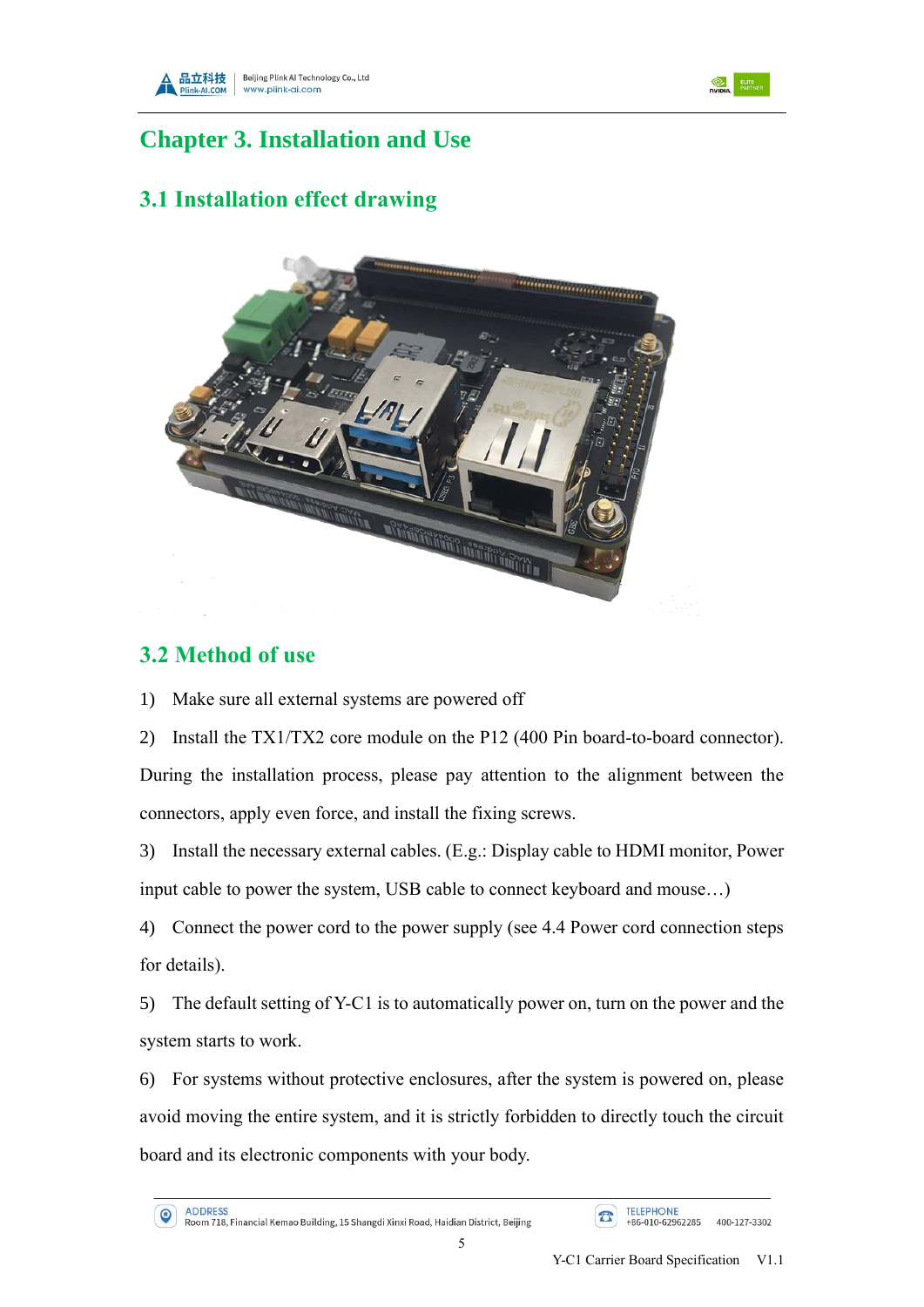





#### <span id="page-9-0"></span>**3.3 Recovery mode**

Jetson TX1/TX2 core modules can work in normal mode and recovery mode. In Recovery mode, file system update, kernel update, Boot loader update, BCT update and other operations can be performed.

The steps to enter Recovery mode are as follows:

- a) Turn off the system power supply.
- b) Use a Micro-USB cable to connect the Y-C1's Micro-USB port (P4) to the

Jetson development host USB port.

c) Press and hold the RECOVERY button (S2) to supply power to the system for more than 3 seconds, then release the RECOVERY button

d) The system enters Recovery mode, at which point subsequent operations can be performed.

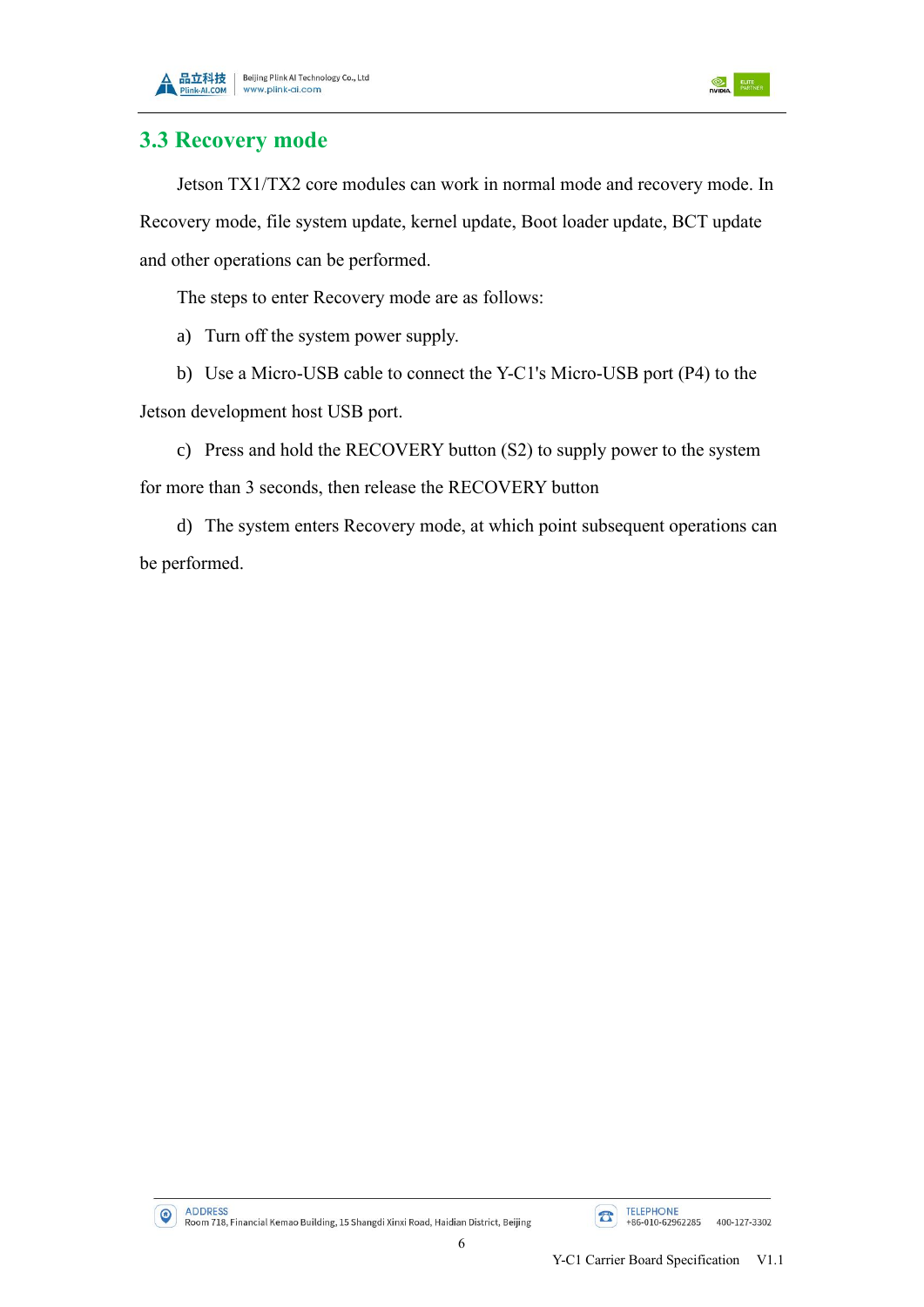

<span id="page-10-0"></span>

# <span id="page-10-1"></span>**4.1 Core module interface [P12]**

| <b>Function</b>         | Connect the NVIDIA Jetson Series Xavier |  |
|-------------------------|-----------------------------------------|--|
|                         | $TX1 / TX2$ core module                 |  |
| <b>Identification</b>   | P <sub>12</sub>                         |  |
| Type / Model            | Samtec: SEAM-50-03.5-S-08-2-A-K         |  |
| <b>Pound definition</b> | For pin definitions for this connector, |  |
|                         | refer to the NVIDIA Jetson TX1/TX2 Core |  |
|                         | Module data book for pin definitions    |  |

## <span id="page-10-2"></span>**4.2 Fan interface [P6]**

| <b>Function</b>   |           | Connect the external cooling fan  |                |               |  |
|-------------------|-----------|-----------------------------------|----------------|---------------|--|
| Identification    | <b>P6</b> |                                   |                |               |  |
| <b>Type/Model</b> |           | Molex PicoBlade Header            |                |               |  |
| Pound definition  | Pin       | <b>Signal</b>                     | Pin            | <b>Signal</b> |  |
|                   |           | <b>GND</b>                        | $\overline{2}$ | $+5V$         |  |
|                   | 3         | <b>TACH</b>                       | $\overline{4}$ | <b>PWM</b>    |  |
|                   |           | Pin 1 position: marked in the red |                |               |  |
|                   |           | box on the right picture.         |                |               |  |

## <span id="page-10-3"></span>**4.3 Micro SD Card Slot [P2]**

| <b>Function</b>       | Micro SD (TF) card slot |                   |                |                   |
|-----------------------|-------------------------|-------------------|----------------|-------------------|
| <b>Identification</b> | P <sub>2</sub>          |                   |                |                   |
| <b>Type/Model</b>     |                         | Micro SD (TF)     |                |                   |
| <b>Pound</b>          | Pin                     | <b>Signal</b>     | Pin            | <b>Signal</b>     |
|                       |                         | <b>SDIO DATA2</b> | 2              | <b>SDIO DATA3</b> |
| definition            | 3                       | SDIO CMD          | $\overline{4}$ | SDIO VCC          |
|                       | 5                       | <b>SDIO CLK</b>   | 6              | <b>GND</b>        |
|                       | 7                       | <b>SDIO DATA0</b> | 8              | <b>SDIO DATA1</b> |
|                       | 9                       | <b>GND</b>        | 10             | SDIO CD           |



**NIDIA** ELITE

ADDRESS<br>Room 718, Financial Kemao Building, 15 Shangdi Xinxi Road, Haidian District, Beijing

TELEPHONE<br>+86-010-62962285 400-127-3302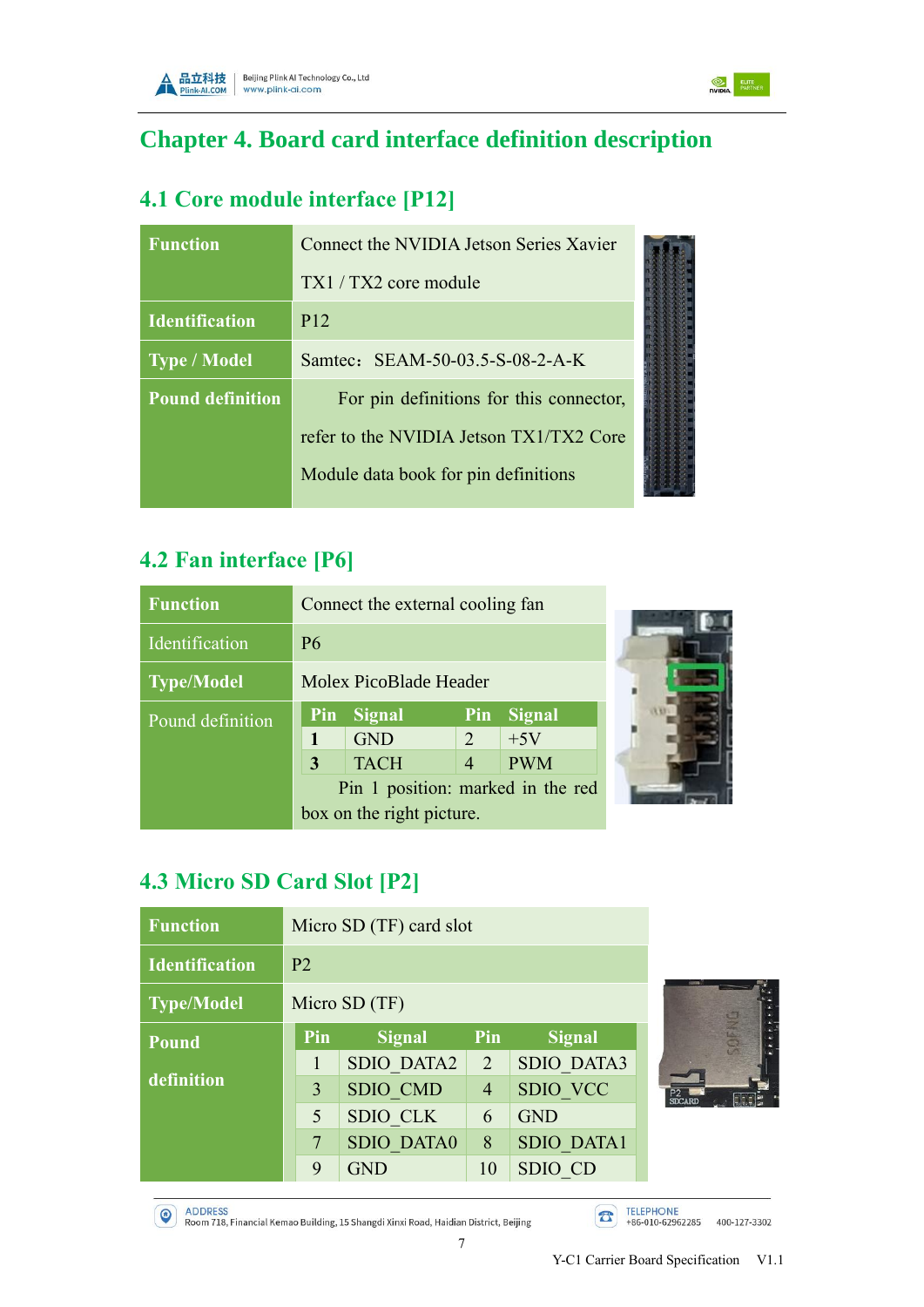



**Talk** 

# <span id="page-11-0"></span>**4.4 RJ45 Ethernet Connector [P9]**

| <b>Function</b>         |                | RJ45 Ethernet connector             |                |                   |  |
|-------------------------|----------------|-------------------------------------|----------------|-------------------|--|
| <b>Identification</b>   | P <sub>9</sub> |                                     |                |                   |  |
| <b>Type/Model</b>       |                | RJ45 Ethernet Socket, RA, Female    |                |                   |  |
| <b>Pound definition</b> | Pin            | <b>Signal</b>                       | Pin            | <b>Signal</b>     |  |
|                         | $\mathbf{1}$   | $TP0+$                              | $\overline{2}$ | TP <sub>0</sub> - |  |
|                         | 3              | $TP1+$                              | $\overline{4}$ | $TP2+$            |  |
|                         | 5              | $TP2-$                              | 6              | $TP1-$            |  |
|                         | 7              | $TP3+$                              | 8              | $TP3-$            |  |
|                         |                | The network port supports           |                |                   |  |
|                         |                | 10/100/1000Mbps adaptive switching. |                |                   |  |

# <span id="page-11-1"></span>**4.5 USB3.0 Connector [P3]**

| <b>Function</b>         |                | The USB3.0 Connector             |                |               |  |
|-------------------------|----------------|----------------------------------|----------------|---------------|--|
| <b>Identification</b>   | P <sub>3</sub> |                                  |                |               |  |
| <b>Type/Model</b>       |                | Type-A Standard USB3.0 Interface |                |               |  |
| <b>Pound definition</b> | Pin            | Signal                           | Pin            | <b>Signal</b> |  |
|                         | 1              | <b>VBUS</b>                      | 2              | USB D-        |  |
|                         | 3              | $USB D +$                        | $\overline{4}$ | <b>GND</b>    |  |
|                         | 5              | SSRX-                            | 6              | $SSRX +$      |  |
|                         | 7              | <b>GND</b>                       | 8              | SSTX-         |  |
|                         | 9              | $SSTX +$                         |                |               |  |



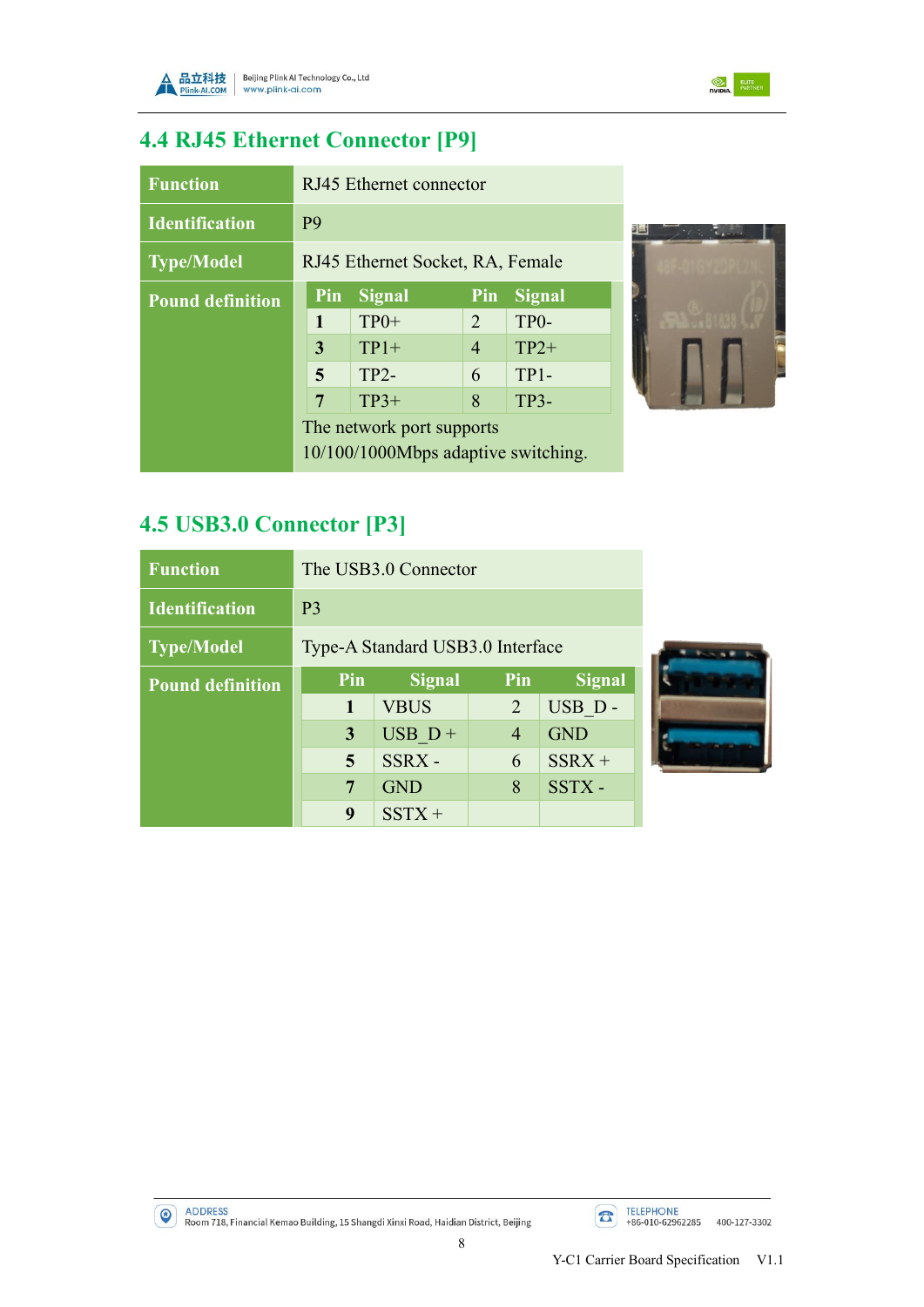



# <span id="page-12-0"></span>**4.6 Micro-USB2.0 [P4]**

| <b>Function</b>       | USB 2.0 Connector                                                         |                              |                |                 |
|-----------------------|---------------------------------------------------------------------------|------------------------------|----------------|-----------------|
| <b>Identification</b> | P <sub>4</sub>                                                            |                              |                |                 |
| <b>Type/Model</b>     | Type-B standard Micro USB 2.0 interface (for<br>burning operating system) |                              |                |                 |
| <b>Pound</b>          | Pin                                                                       | <b>Signal</b>                | Pin            | <b>Signal</b>   |
|                       |                                                                           | <b>VBUS</b>                  | $\overline{2}$ | <b>USB2.0DB</b> |
| definition            | 3                                                                         | $USB2.0D+$                   | $\overline{4}$ | <b>USB ID</b>   |
|                       | 5                                                                         | <b>GND</b>                   |                |                 |
|                       | When USB-OTG is in host mode, the USB                                     |                              |                |                 |
|                       | ID pin must float.                                                        |                              |                |                 |
|                       | When USB-OTG is in slave mode, the                                        |                              |                |                 |
|                       |                                                                           | USB ID pin must be grounded. |                |                 |

# <span id="page-12-1"></span>**4.7 HDMI Connector [P1]**

| <b>Function</b>         | The HDMI Display Connector             |                |                |               |  |
|-------------------------|----------------------------------------|----------------|----------------|---------------|--|
| <b>Identification</b>   | P <sub>1</sub>                         |                |                |               |  |
| <b>Type/Model</b>       | <b>Type A Standard HDMI Connectors</b> |                |                |               |  |
| <b>Pound definition</b> | Pin                                    | <b>Signal</b>  | Pin            | <b>Signal</b> |  |
|                         | 1                                      | <b>TMDS</b>    | 2              | <b>TMDS</b>   |  |
|                         | $\overline{3}$                         | <b>TMDS</b>    | $\overline{4}$ | <b>TMDS</b>   |  |
|                         | 5                                      | <b>TMDS</b>    | 6              | <b>TMDS</b>   |  |
|                         | $\overline{7}$                         | <b>TMDS</b>    | 8              | <b>TMDS</b>   |  |
|                         | 9                                      | <b>TMDS</b>    | 10             | <b>TMDS</b>   |  |
|                         | 11                                     | <b>TMDS</b>    | 12             | <b>TMDS</b>   |  |
|                         | 13                                     | <b>CEC</b>     | 14             | No Connect    |  |
|                         | 15                                     | DDC clock      | 16             | DDC data      |  |
|                         | 17                                     | <b>DDC GND</b> | 18             | $+5V$ Power   |  |
|                         | 19                                     | Hot Plug       |                |               |  |



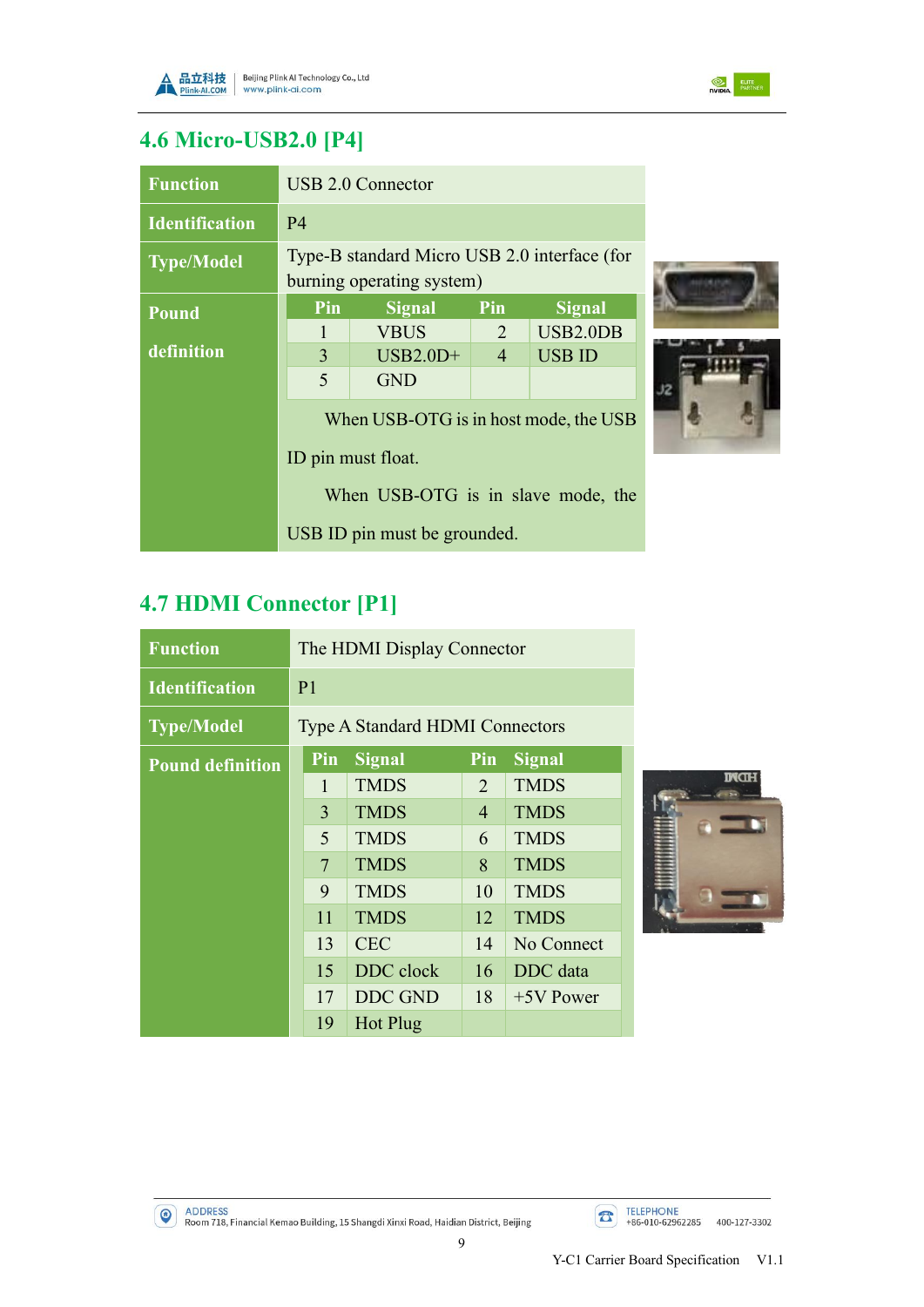



# <span id="page-13-0"></span>**4.8 Power Jack [P8]**

| <b>Function</b>       | Power supply input terminal                                                                                                                                                                                                                                                                                                                                                                                                                                                                    |  |  |  |  |  |
|-----------------------|------------------------------------------------------------------------------------------------------------------------------------------------------------------------------------------------------------------------------------------------------------------------------------------------------------------------------------------------------------------------------------------------------------------------------------------------------------------------------------------------|--|--|--|--|--|
| <b>Identification</b> | P <sub>8</sub>                                                                                                                                                                                                                                                                                                                                                                                                                                                                                 |  |  |  |  |  |
| <b>Type/Model</b>     | The 3.5mm power supply terminals                                                                                                                                                                                                                                                                                                                                                                                                                                                               |  |  |  |  |  |
| <b>Pin definition</b> | Pin<br>Signal Pin<br><b>Signal</b><br>$VCC (+)$ 2 GND (-)<br>1<br>Pin 1 position: marked in the red box on<br>the right picture.<br>Input voltage range: $+9V$ to $+24V$ .                                                                                                                                                                                                                                                                                                                     |  |  |  |  |  |
|                       | Power cord connection step:<br>1. Release the power cord lock screw for<br>the power terminal (male) in the accessory bag<br>2. Insert the cable into the power cord<br>fixing hole of the power supply terminal (male)<br>3. Tightening of power wire locking screw<br>for power supply terminal (male) (note power<br>line polarity)<br>4. Insert the male power terminal into the<br>master power terminal on the card<br>5. Tighten the power supply terminal<br>connector retaining screw |  |  |  |  |  |
|                       | 电源线锁紧螺丝                                                                                                                                                                                                                                                                                                                                                                                                                                                                                        |  |  |  |  |  |
|                       | 连接器固定螺丝                                                                                                                                                                                                                                                                                                                                                                                                                                                                                        |  |  |  |  |  |

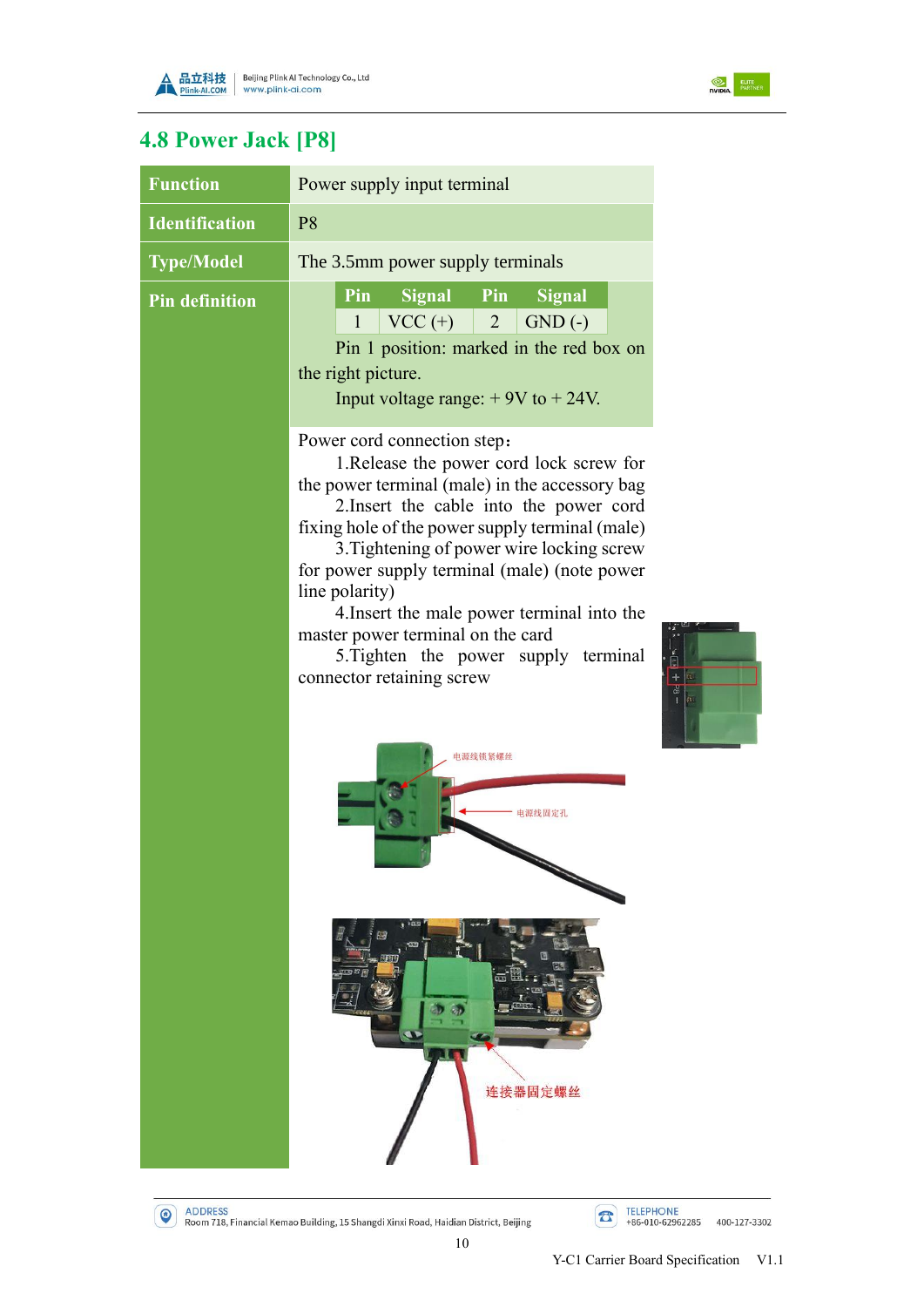



## <span id="page-14-0"></span>**4.9 30-pin Extension Header [P10]**

| <b>Function</b>       | Multi-function signal extension interface                       |                                          |                |                                                                   |    |  |
|-----------------------|-----------------------------------------------------------------|------------------------------------------|----------------|-------------------------------------------------------------------|----|--|
| <b>Identification</b> | P <sub>10</sub>                                                 |                                          |                |                                                                   |    |  |
| <b>Type/Model</b>     | 30-pin (2x15, 2.00mm pitch)                                     |                                          |                |                                                                   |    |  |
| <b>Pound</b>          | Pin                                                             | Signal                                   | Pin            | Signal                                                            |    |  |
|                       | $\mathbf{1}$                                                    | 3.3V                                     | $\overline{2}$ | 3.3V                                                              |    |  |
| definition            | $\overline{\mathbf{3}}$                                         | <b>UARTO RX</b>                          | $\overline{4}$ | <b>UARTO TX</b>                                                   |    |  |
|                       | 5                                                               | UART1 RX                                 | 6              | <b>UART1 TX</b>                                                   |    |  |
|                       | $\overline{7}$                                                  | <b>UART2 RX</b>                          | $8\,$          | <b>UART2 TX</b>                                                   |    |  |
|                       | 9                                                               | <b>UART3 TX</b>                          | 10             | <b>UART3 RX</b>                                                   | JЦ |  |
|                       | 11                                                              | GPIO0                                    | 12             | GPIO1                                                             |    |  |
|                       | 13                                                              | GPIO2                                    | 14             | GPIO3                                                             |    |  |
|                       | 15                                                              | <b>GND</b>                               | 16             | <b>GND</b>                                                        |    |  |
|                       | 17                                                              | I2C DAT                                  | 18             | I2C CLK                                                           |    |  |
|                       | 19                                                              | CAN1 L                                   | 20             | CAN1 H                                                            |    |  |
|                       | 21                                                              | CAN0 L                                   | 22             | CAN0 H                                                            |    |  |
|                       | 23                                                              | <b>GND</b>                               | 24             | <b>GND</b>                                                        |    |  |
|                       | 25                                                              | POWER BUTTON                             | 26             | <b>GND</b>                                                        |    |  |
|                       | 27                                                              | <b>RESET BUTTON</b>                      | 28             | <b>RECOVERY BUTTON</b>                                            |    |  |
|                       | 29                                                              | <b>RTC BAT IN</b>                        | 30             | 5V                                                                |    |  |
|                       |                                                                 |                                          |                | The four serial ports, UART0~UART3, are all 3.3V TTL              |    |  |
|                       |                                                                 |                                          |                | logic level. The mapping files in the Linux system are ttyS0,     |    |  |
|                       |                                                                 |                                          |                | ttyTHS2, ttyTHS1, and ttyTHS3 in the /dev directory. The          |    |  |
|                       |                                                                 | TX1 module does not support UART3.       |                |                                                                   |    |  |
|                       |                                                                 |                                          |                | UART0 is the kernel debugging serial port by default,             |    |  |
|                       |                                                                 |                                          |                | which is used to output C-BOOT, U-Boot, and Linux kernel          |    |  |
|                       |                                                                 |                                          |                | information. After the Linux kernel is started, it is used as the |    |  |
|                       | serial port of the display control terminal. The default serial |                                          |                |                                                                   |    |  |
|                       | port setting of TX1/TX2 is: 115200bps, 8N1                      |                                          |                |                                                                   |    |  |
|                       |                                                                 | The sysfs mapping numbers of the derived |                |                                                                   |    |  |
|                       |                                                                 |                                          |                | GPIO0~GPIO3 in the TX1 system are: 187, 186, 89, 202.             |    |  |
|                       |                                                                 |                                          |                | The sysfs mapping numbers in the TX2 system are: 388, 298,        |    |  |

480, 486. GPIO high level voltage is 3.3V.

The derived I2C bus corresponds to the IIC-0 bus in the Linux system.

RTC\_BAT\_IN is the RTC clock power supply (+3V) input



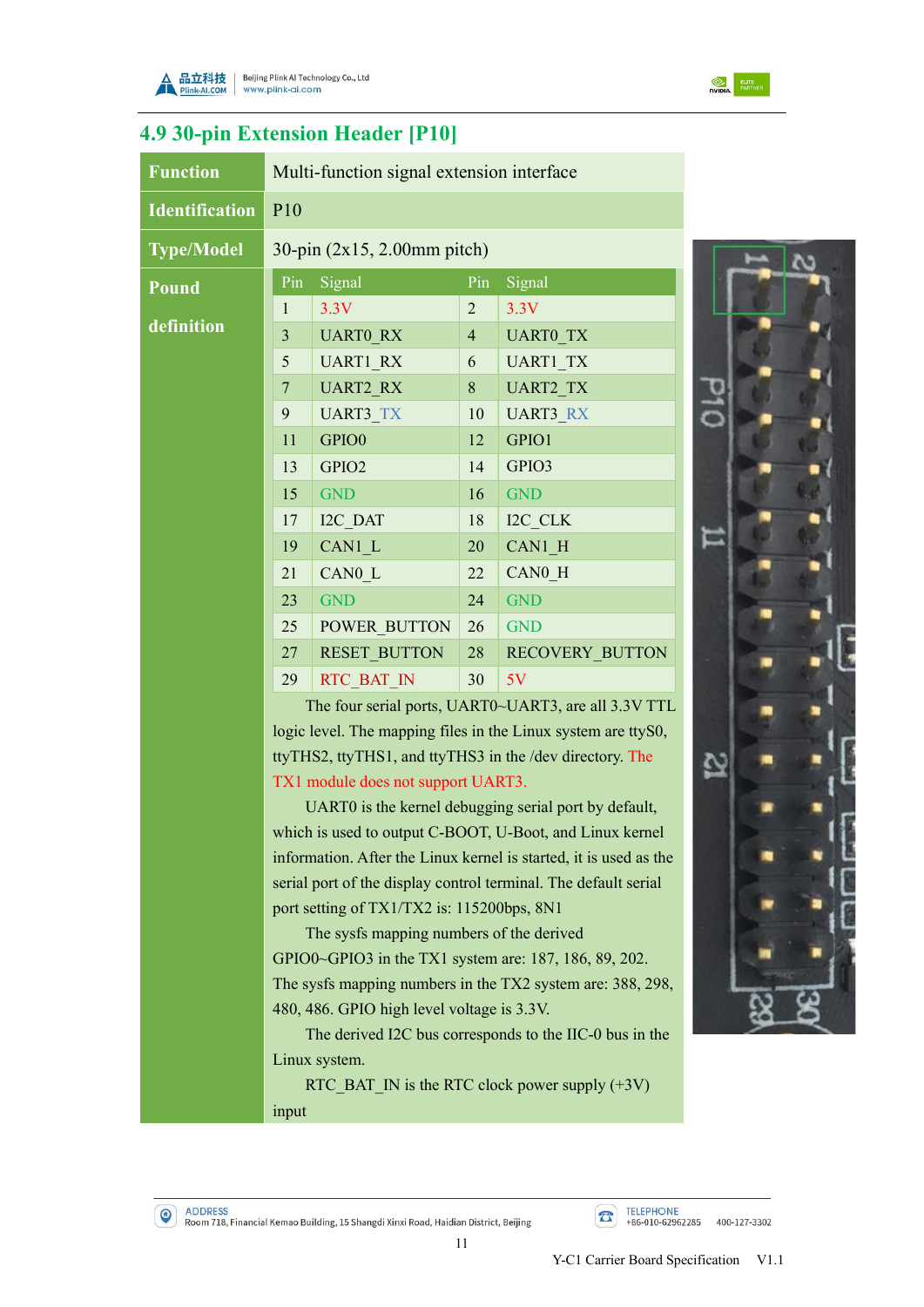



# <span id="page-15-0"></span>**4.10 High-speed signal expansion connector [P7]**

| <b>Function</b>         | 150Pin high-speed signal expansion                                                                                                                                                                                                                                                                               |  |
|-------------------------|------------------------------------------------------------------------------------------------------------------------------------------------------------------------------------------------------------------------------------------------------------------------------------------------------------------|--|
|                         | connector                                                                                                                                                                                                                                                                                                        |  |
| <b>Identification</b>   | P <sub>7</sub>                                                                                                                                                                                                                                                                                                   |  |
| <b>Type/Model</b>       | Pinlink-20202204150                                                                                                                                                                                                                                                                                              |  |
| <b>Pound definition</b> | Signals that can be drawn from this connector:<br>Second DP display signal<br>PCIe x 2 + PCIe x 1 signal or PCIe x $1+$ PCIe<br>$x1+USB3.0x1$ signal<br>6Lane MIPI CSI signal<br><b>SATA</b> signal<br>Multiple I2C, I2S, SPI signals<br>Please contact sales for a detailed<br>documentation of this interface! |  |